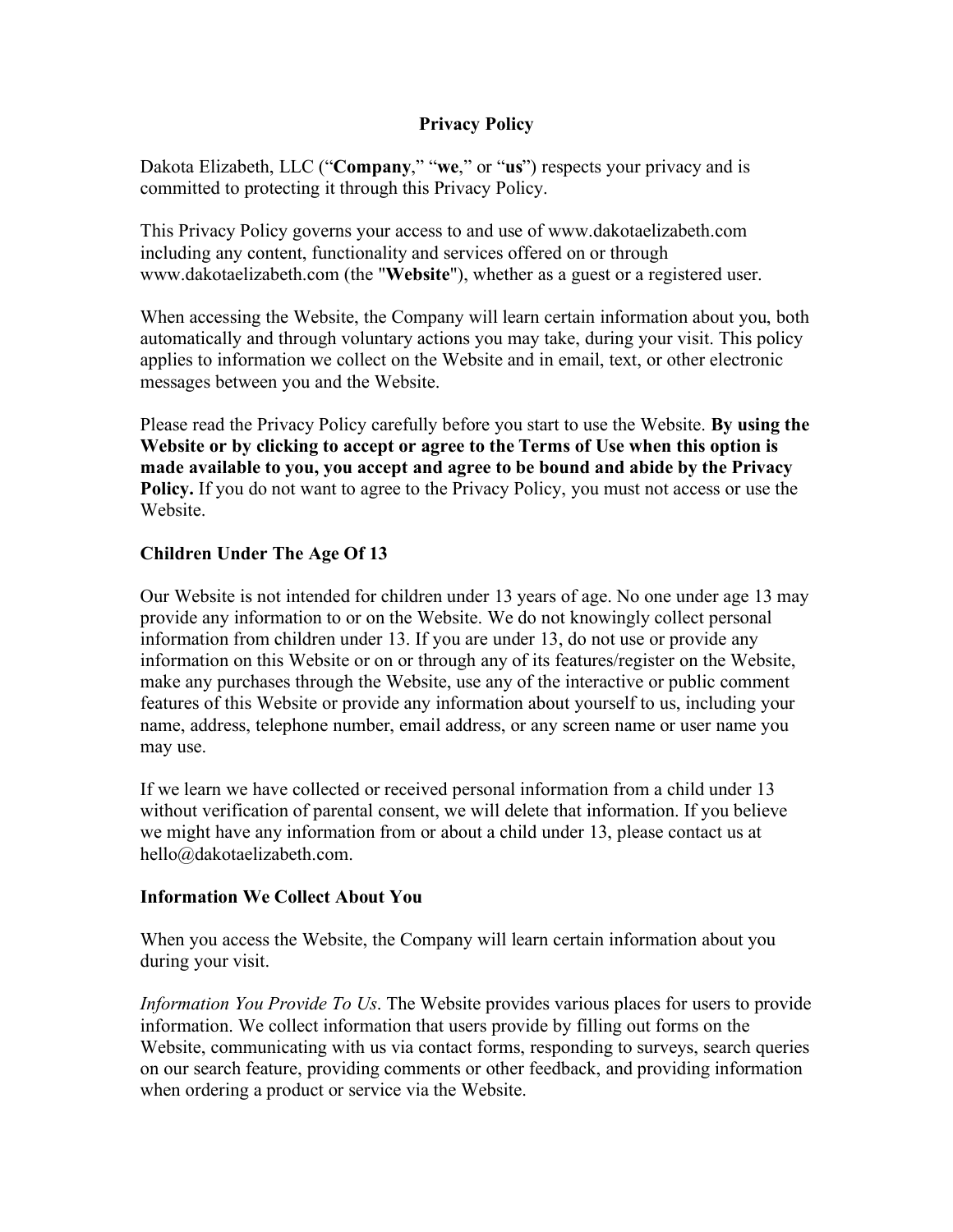We use information you provide to us to deliver the requested product and/or service, to improve our overall performance, and to provide you with offers, promotions, and information.

*Information We Collect Through Automatic Data Collection Technology*. As you navigate through our Website, we may use automatic data collection technologies including Google Analytics to collect certain information about your equipment, browsing actions, and patterns. This will generally include information about your location, your traffic pattern through our website, and any communications between your computer and our Website. Among other things, we will collect data about the type of computer you use, your Internet connection, your IP address, your operating system, and your browser type.

The information we collect automatically is used for statistical data and will not include personal information. We use this data to improve our Website and our service offerings. To the extent that you voluntarily provide personal information to us, our systems will associate the automatically collected information with your personal information.

#### **Use of Cookies And Pixels**

Similar to other commercial websites, our website utilizes a standard technology called "cookies" and server logs to collect information about how our site is used. Information gathered through cookies and server logs may include the date and time of visits, the pages viewed, time spent at our site, and the websites visited just before and just after our own, as well as your IP address.

A cookie is a very small text document, which often includes an anonymous unique identifier. When you visit a website, that site's computer asks your computer for permission to store this file in a part of your hard drive specifically designated for cookies. Each website can send its own cookie to your browser if your browser's preferences allow it, but (to protect your privacy) your browser only permits a website to access the cookies it has already sent to you, not the cookies sent to you by other sites.

The Company reserves the right to use technological equivalents of cookies, including social media pixels. These pixels allow social media sites to track visitors to outside websites so as to tailor advertising messages users see while visiting that social media website. The Company reserves the right to use these pixels in compliance with the policies of the various social media sites.

#### **Third Party Use Of Cookies**

Some content or applications, including advertisements, on the Website are served by third-parties, including advertisers, ad networks and servers, content providers, and application providers. These third parties may use cookies alone or in conjunction with web beacons or other tracking technologies to collect information about you when you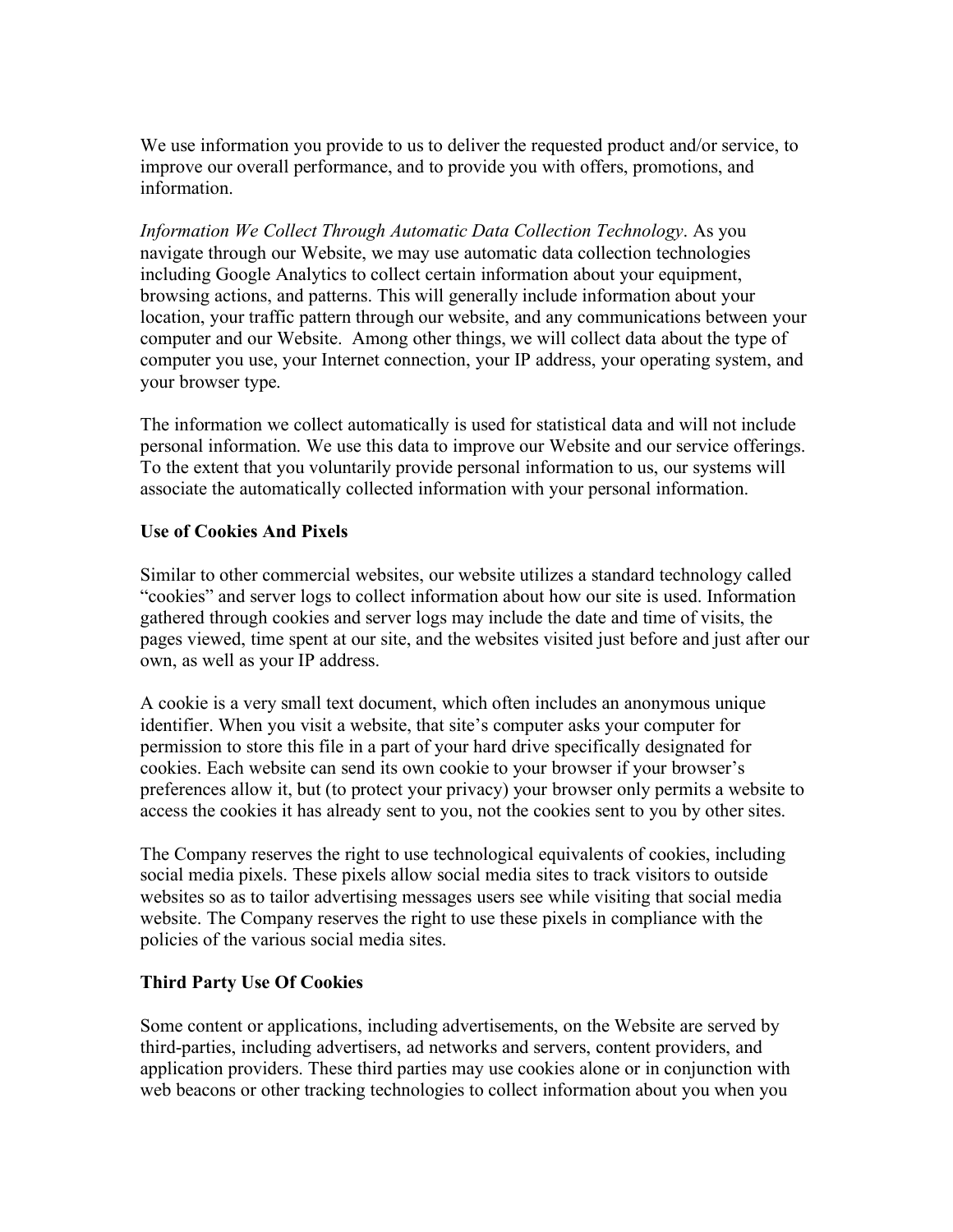use our website. The information they collect may be associated with your personal information or they may collect information, including personal information, about your online activities over time and across different websites and other online services. They may use this information to provide you with interest-based (behavioral) advertising or other targeted content.

We do not control these third parties' tracking technologies or how they may be used. If you have any questions about an advertisement or other targeted content, you should contact the responsible provider directly.

# **Email Information**

If you choose to correspond with us through email, we may retain the content of your email messages together with your email address and our responses. We provide the same protections for these electronic communications that we employ in the maintenance of information received online, mail, and telephone. This also applies when you register for our website, sign up through any of our forms using your email address or make a purchase on this site. For further information see the email policies below.

# **Email Policies**

We are committed to keeping your e-mail address confidential. We do not sell, rent, or lease our subscription lists to third parties, and will not disclose your email address to any third parties except as allowed in the section titled Disclosure of Your Information.

We will maintain the information you send via e-mail in accordance with applicable federal law.

In compliance with the CAN-SPAM Act, all e-mails sent from our organization will clearly state who the e-mail is from and provide clear information on how to contact the sender. In addition, all e-mail messages will also contain concise information on how to remove yourself from our mailing list so that you receive no further e-mail communication from us.

Our emails provide users the opportunity to opt-out of receiving communications from us and our partners by reading the unsubscribe instructions located at the bottom of any email they receive from us at anytime.

Users who no longer wish to receive our newsletter or promotional materials may opt-out of receiving these communications by clicking on the unsubscribe link in the e-mail.

## **How And Why We Collect Information**

The Company collects your information in order to record and support your participation in the activities you select. If you register to download a book or resources, sign up for our newsletter, and/or purchase a product from us, we collect your information. We use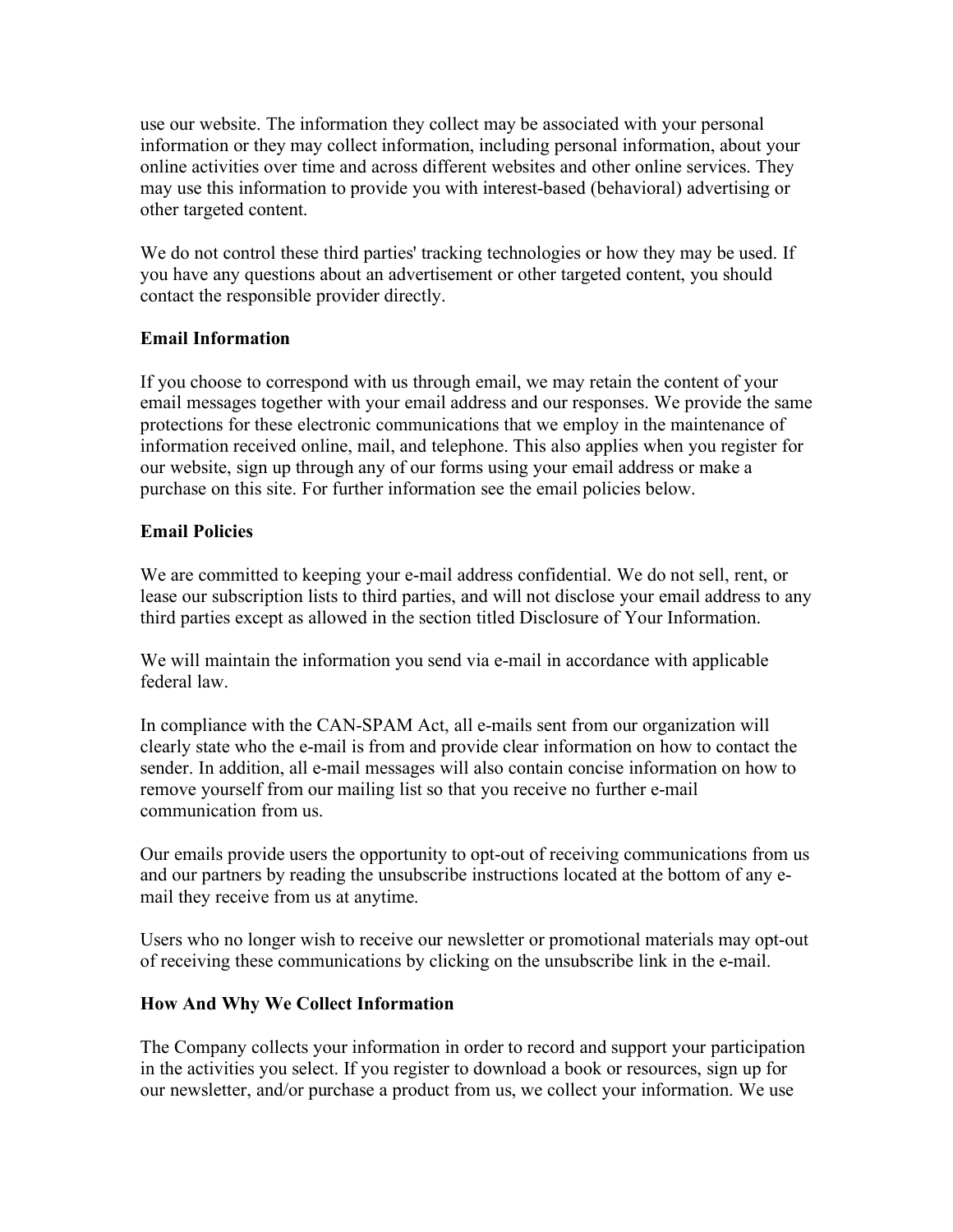this information to track your preferences and to keep you informed about the products and services you have selected to receive and any related products and/or services. As a visitor to this Website, you can engage in most activities without providing any personal information. It is only when you seek to download resources and/or register for services that you are required to provide information.

If you are outside the European Union and opt to receive any free resources, participate in any free training programs, register for a webinar, register for a live event, register for a seminar, or purchase any products sold by the Company on this Website, we will automatically enroll you to receive our free email newsletter. If you do not wish to receive this newsletter, you can unsubscribe anytime. We include an "unsubscribe" link at the bottom of every email we send. If you ever have trouble unsubscribing, you can send an email to hello@dakotaelizabeth.com requesting to unsubscribe from future emails.

If you are in the European Union and opt to receive any free resources, participate in any free training programs, register for a webinar, register for a live event, register for a seminar, or purchase any products sold by the Company on this Website, we will only enroll you to receive our free email newsletter if you affirmatively consent to it. If you do not wish to receive this newsletter, you can unsubscribe anytime. We include an "unsubscribe" link at the bottom of every email we send. If you ever have trouble unsubscribing, you can send an email to hello@dakotaelizabeth.comm requesting to unsubscribe from future emails.

## **How Do We Use the Information That You Provide to Us?**

We use personal information for purposes of presenting our Website and its contents to you, providing you with information, providing you with offers for products and services, providing you with information about your subscriptions and products, carrying out any contract between you and the Company, administering our business activities, providing customer service, and making available other items and services to our customers and prospective customers.

From time-to-time, we may use the information you provide to us to make you offers to purchase products and services provided by third parties in exchange for a commission to be paid to us by such third parties. Should you opt to take part in such promotions, the third parties will receive your information.

From time-to-time, we may use the information you provide to us to display advertisements to you that are tailored to your personal characteristics, interests, and activities.

## **Disclosure Of Your Information**

As a general rule, we do not sell, rent, lease or otherwise transfer any information collected whether automatically or through your voluntary action.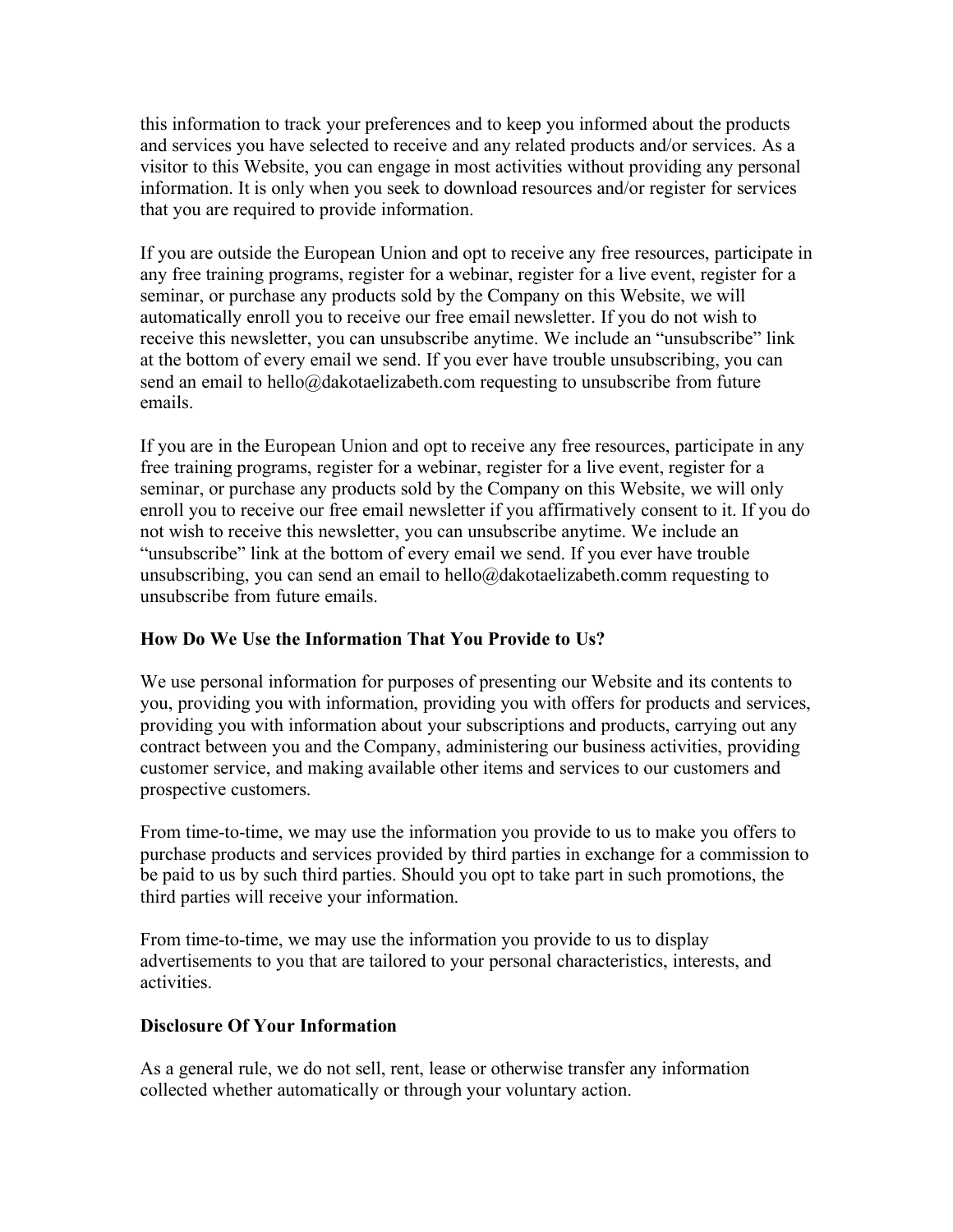We may disclose your personal information to our subsidiaries, affiliates, and service providers for the purpose of providing our services to you.

We may disclose your personal information to a third party, including a lawyer or collection agency, when necessary to enforce our terms of service or any other agreement between you and the Company.

We may provide your information to any successor in interest in the event of a merger, divestiture, restructuring, reorganization, dissolution, or other sale or transfer of some or all of the Company's asserts and/or business.

We may disclose information when legally compelled to do so, in other words, when we, in good faith, believe that the law requires it or for the protection of our legal rights or when compelled by a court or other governmental entity to do so.

#### **How Do We Protect Your Information and Secure Information Transmissions?**

We employ commercially reasonable methods to ensure the security of the information you provide to us and the information we collect automatically. This includes using standard security protocols and working only with reputable third-party vendors.

Email is not recognized as a secure medium of communication. For this reason, we request that you do not send private information to us by email. However, doing so is allowed, but at your own risk. Some of the information you may enter on our website may be transmitted securely via a secure medium known as Secure Sockets Layer, or SSL. Credit Card information and other sensitive information is never transmitted via email.

The Company may use software programs to create summary statistics, which are used for such purposes as assessing the number of visitors to the different sections of our site, what information is of most and least interest, determining technical design specifications, and identifying system performance or problem areas.

For site security purposes and to ensure that this service remains available to all users, the Company uses software programs to monitor network traffic to identify unauthorized attempts to upload or change information, or otherwise cause damage.

## **Policy Changes**

It is our policy to post any changes we make to our privacy policy on this page. If we make material changes to how we treat our users' personal information, we will notify you by email to the email address specified in your account and/or through a notice on the Website home page. The date the privacy policy was last revised is identified at the bottom of the page. You are responsible for ensuring we have an up-to-date active and